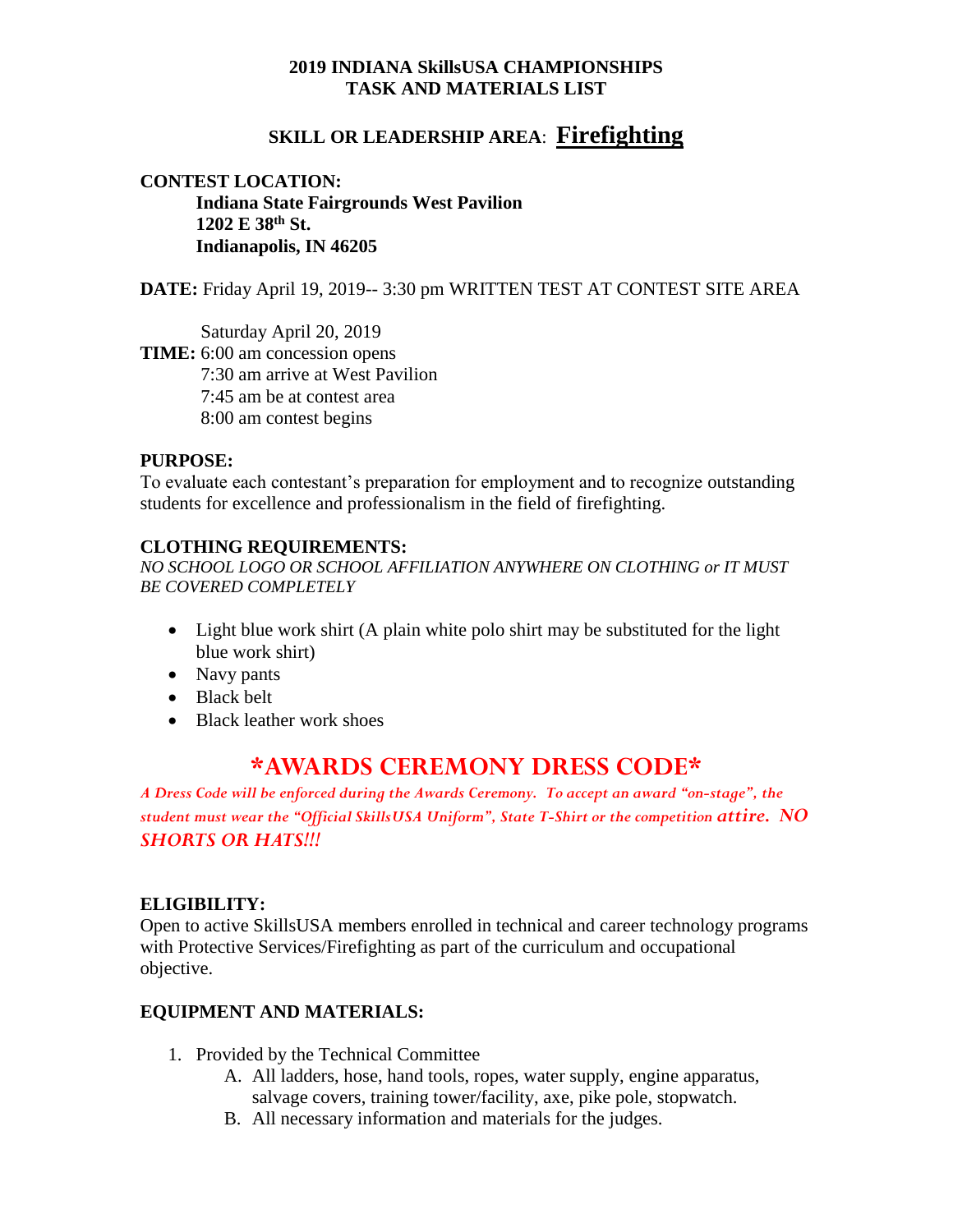- 2. Supplied by the Contestant
	- A. Full Personal Protective Equipment: To include Helmet w/face-shield and chin strap, Bunker Coat and Pant w/liners, Standard Fire Boots (with steel toe / shank / shin guard), Nomex Hood and Fire Gloves. Each school should bring one SCBA for the CPAT evolution.
		- i. Helmet must have face shield or goggles
		- ii. Bunker pants must have suspenders.
	- B. T-Shirt with sleeves, plain (no printing) any color, can be worn during CPAT.
	- C. #2 Pencil for written test. (Included in Orientation) Written test to be from *IFSTA Essentials, Fifth Edition*.
	- D. NO electronic devices allowed (pagers, cell phones, PDA, etc.) in the competition area.
	- E. NO practice ropes.
	- F. All contestants must provide a 1 page resume at the beginning of the contest. A 10 point deduction is given if not turned in at this time.

# **SCOPE OF THE CONTEST:**

- 1. Contestants will demonstrate their ability to perform skills selected from the CPAT and Firefighter I Skill Station Menu NFPA 1001-2008 Edition.
- 2. The skills selected will consist of the following: For two events the Competitor will compete in full NFPA approved turnout gear including coat, pants, helmet, firefighting gloves, leather or rubber (steel toe / shank / shin guard) boots and nomex hood.
	- A. Donning of Structural PPE (1 minute)
	- B. Ropes and Knots all tasks to be performed with 3 minutes. Knots tied to IFSTA 5<sup>th</sup> Ed. Standards. Instructors will do a blind draw to select 4 knots to tie. All competitors will tie the same 4 knots. Competitor will not be told knots until they have arrived at the station. Four of the following will be used.
		- 1. Figure 8
		- 2. Figure 8 on a bight
		- 3. Figure 8 follow through
		- 4. Bowline
		- 5. Becket
		- 6. Clove Hitch
		- 7. Handcuff knot

For the following CPAT portion all competitors will wear full turnout gear with SCBA. NO MASK.

These are required for the CPAT remaining eight events of the competition.

3. Total time for CPAT - 10 minutes, 20 seconds total – lose 1 point per second over 10 minutes, 20 seconds.

Event Procedure for Modified CPAT Indiana SkillsUSA Firefighting 2018 A. Stair Climb- This will be a modified. There will be a set of steps for a prop. Contestants will step up on the first step with one foot, then step up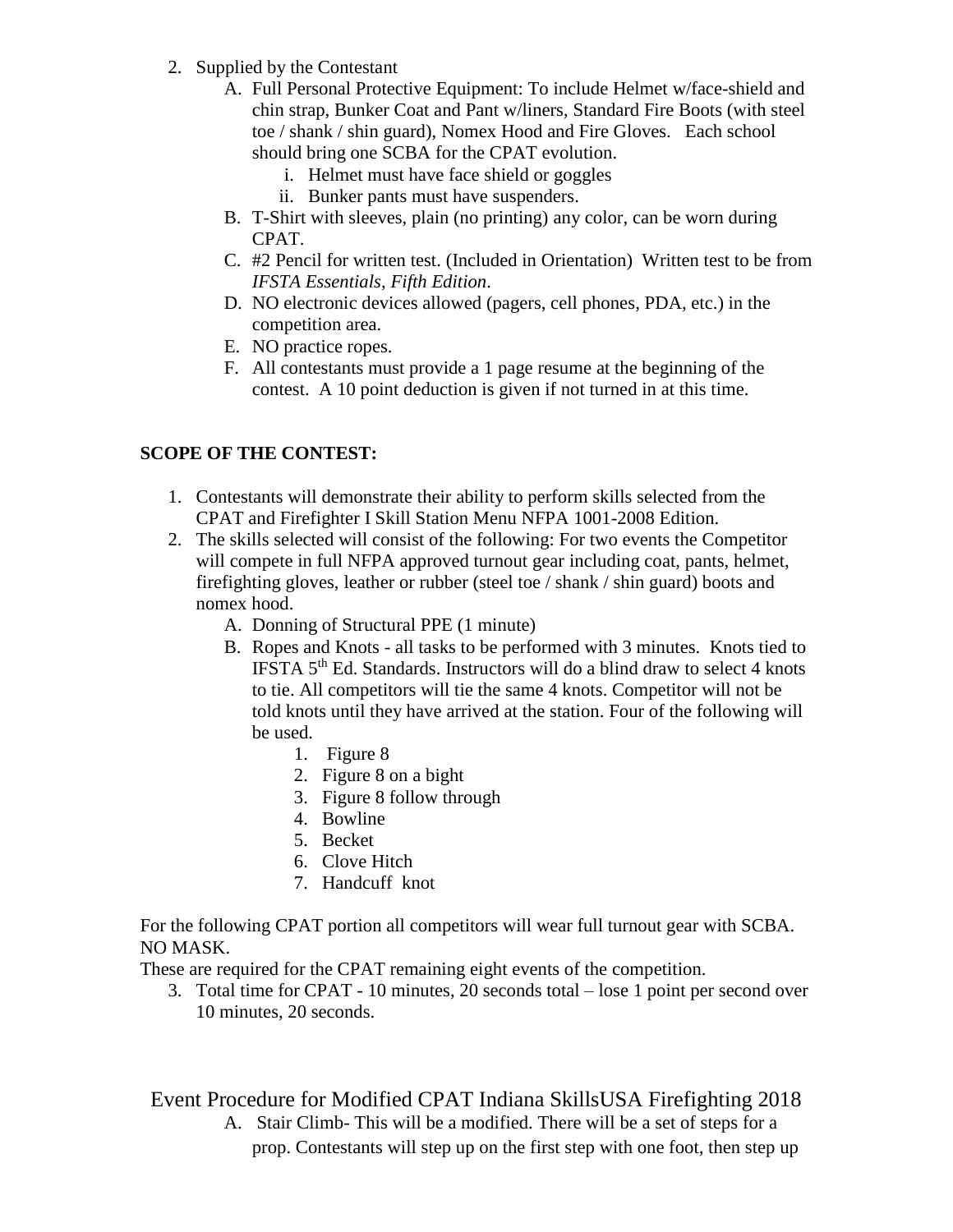with the other, step down with one floor and then return both feet on the floor. The pace will be 1 step per second. Competitor will also be carrying a 3 inch hose bundle on one shoulder.

- B. Hose drag- This will preformed the same as the CPAT
- C. Equipment Carry- This will be preformed the same as the CPAT
- D. In place of the ladder raise the contestants will have a 50 foot section of 1 ¾ inch hose. All contestants will perform a straight roll. Points deducted for a loose roll and rolling from the wrong end.
- E. Forcible entry will be done using the Kaiser sled. Points will be deducted for swinging with the hands above the head and falling or stepping of the unit.
- F. Search Event- This will be similar to CPAT. There will be three boxes end to end in a straight line. There will be a reduced profile section, two off sets to maneuver around and there will be an obstacle to go over.
- G. Rescue- This will be preformed the same as the CPAT. (dummy drag)
- H. Coupling Event (had to replace breech and pull). Contestants will have a prop that will have a 2 ½ inch threaded connection and a 5 inch stortz connection. Contestant will have to drag the 2 ½ inch line 25 feet to the prop and thread the female coupling onto the male. They then will go get the 5 inch and drag it to the prop and make the 5 inch connection to the prop. Once the strotz connection clicks into place time will stop. Points taken off for threaded connection being loose, or the stortz not locking into place. Contestants will have to stay within the marked box while making the connection.
- 4. Student will be able to identify 5 tools/appliances from a list of 20 tools/appliances. See attached identification list.

# *IMPORTANT NOTE:*

- *Advisors are not allowed to have ANY contact with contestants during the contest or the contestant will be subject to disqualification!*
- *Contestants must have with them the contact name and cell phone number of the advisor from their school that is responsible for him/her. Failure to do so may result in disqualification!*

#### **Identification List**

# **Tool/Appliance IFSTA Page Number** Siamese 645 Gated WYE 644